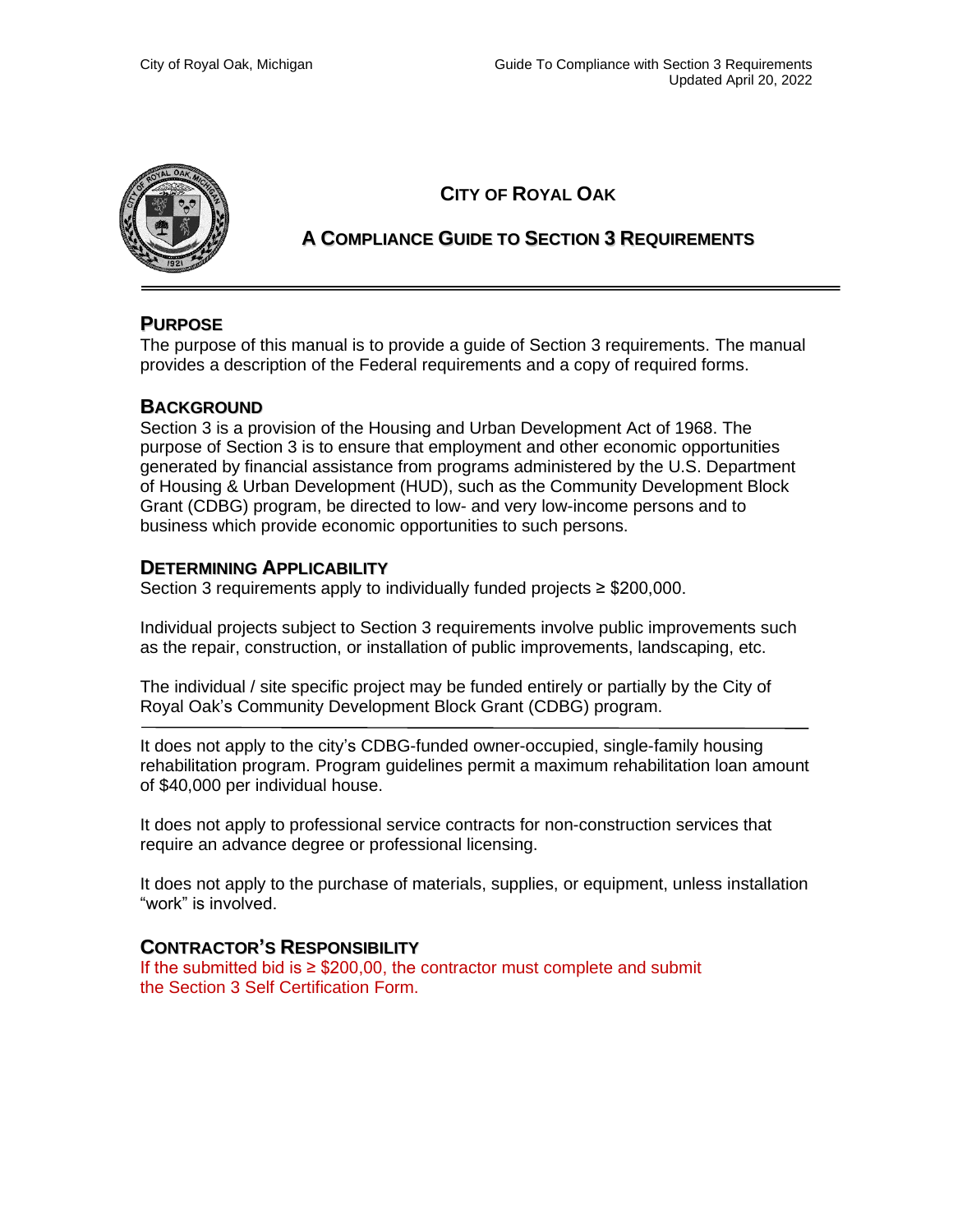## SECTION 3 SELF-CERTIFICATION FORM (REQUIRED FOR BIDS ≥ \$200,000) CITY OF ROYAL OAK, MICHIGAN

| Name of Firm Representative & Title<br>Representative's Email:<br><b>Signature of Firm Representative</b><br>Date:<br>Meets the below definition of a Section 3 Business under at least one of the following qualifying basis:<br>At least 51% owned and controlled by very low- or low-income persons;<br>Greater than 75% of labor hours performed over the prior 3 months were performed by Section 3 Workers or Targeted Section 3 Worker; or<br>At least 51% owned and controlled by current public housing residents.<br>Does not meet the above definition of a Section 3 Business.<br>To qualify as very low- or low-income, an individual, may earn between \$0 - \$50,150<br>FY 2022 Income Limits for the Detroit-Warren-Livonia, MI HUD Metro Area, effective: 04-18-2022 |  |
|---------------------------------------------------------------------------------------------------------------------------------------------------------------------------------------------------------------------------------------------------------------------------------------------------------------------------------------------------------------------------------------------------------------------------------------------------------------------------------------------------------------------------------------------------------------------------------------------------------------------------------------------------------------------------------------------------------------------------------------------------------------------------------------|--|
|                                                                                                                                                                                                                                                                                                                                                                                                                                                                                                                                                                                                                                                                                                                                                                                       |  |
|                                                                                                                                                                                                                                                                                                                                                                                                                                                                                                                                                                                                                                                                                                                                                                                       |  |
|                                                                                                                                                                                                                                                                                                                                                                                                                                                                                                                                                                                                                                                                                                                                                                                       |  |
|                                                                                                                                                                                                                                                                                                                                                                                                                                                                                                                                                                                                                                                                                                                                                                                       |  |
|                                                                                                                                                                                                                                                                                                                                                                                                                                                                                                                                                                                                                                                                                                                                                                                       |  |
|                                                                                                                                                                                                                                                                                                                                                                                                                                                                                                                                                                                                                                                                                                                                                                                       |  |
|                                                                                                                                                                                                                                                                                                                                                                                                                                                                                                                                                                                                                                                                                                                                                                                       |  |
|                                                                                                                                                                                                                                                                                                                                                                                                                                                                                                                                                                                                                                                                                                                                                                                       |  |
|                                                                                                                                                                                                                                                                                                                                                                                                                                                                                                                                                                                                                                                                                                                                                                                       |  |
| To qualify as a Section 3 Worker, the contractor must provide documentation to demonstrate that:                                                                                                                                                                                                                                                                                                                                                                                                                                                                                                                                                                                                                                                                                      |  |
| 1) A worker's self-certification that their individual income is below the income limit from the prior calendar year;<br>2) An employer's certification that the worker is employed by a Section 3 business;                                                                                                                                                                                                                                                                                                                                                                                                                                                                                                                                                                          |  |
| 3) An employer's certification that the worker's individual income from that employer is below the income limited when based on an employer's calculation of what the worker's wage                                                                                                                                                                                                                                                                                                                                                                                                                                                                                                                                                                                                   |  |
| rate would translate to if annualized on a full-time basis;                                                                                                                                                                                                                                                                                                                                                                                                                                                                                                                                                                                                                                                                                                                           |  |
| 4) A worker's self-certification of participation in a means-tested program such as public housing or Section 8 assisted housing; or<br>5) Certification from a Public Housing Authority, or the owner or property manager of project-based Section 8 assisted housing, or the administrator of tenant-based Section 8<br>assisted housing that the worker is participating in one of their programs.                                                                                                                                                                                                                                                                                                                                                                                 |  |
| To qualify as a Targeted Section 3 Worker, the contractor must provide documentation to demonstrate that:<br>1) An employer's certification that the worker is employed by a Section 3 business;                                                                                                                                                                                                                                                                                                                                                                                                                                                                                                                                                                                      |  |

2) An employer's confirmation that a worker's residence is within 1 mile of the job site(s); or

3) A worker's self-certification and evidence that the worker is a YouthBuild participant.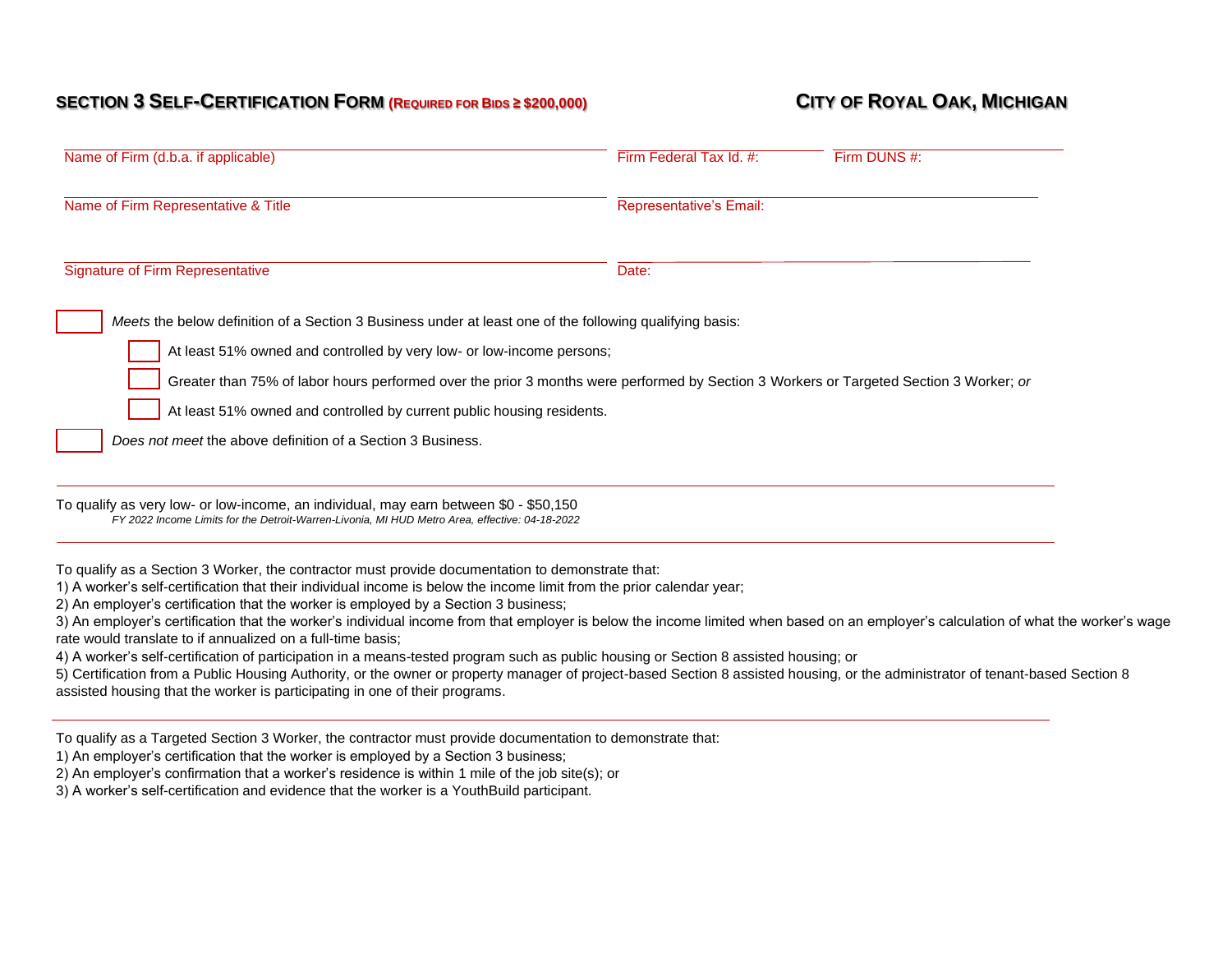If self-certified as a *Section 3 business*, contractors shall supply documentation that they meet one of the following criteria:

- 1) At least 51% owned and controlled by very low- or low-income persons;
- 2) Greater than 75% of labor hours performed over the prior 3 months were performed by Section 3 Workers; *or*
- 3) At least 51% owned and controlled by current public housing residents.

For a worker to qualify as a *Section 3 Worker*, the contractor must provide documentation to demonstrate that:

- 1) A worker's self-certification that their individual income, not family income, is below the income limit from the prior calendar year;
- 2) An employer's certification that the worker is employed by a Section 3 business;
- 3) An employer's certification that the worker's individual income from that employer is below the income limited when based on an employer's calculation of what the worker's wage rate would translate to if annualized on a full-time basis;
- 4) A worker's self-certification of participation in a means-tested program such as public housing or Section 8 assisted housing; or
- 5) Certification from a Public Housing Authority, or the owner or property manager of project-based Section 8 assisted housing, or the administrator of tenant-based Section 8 assisted housing that the worker is participating in one of their programs;

For a worker to qualify as a *Targeted Section 3 Worker*, the contractor must provide documentation to demonstrate that:

- 1) An employer's certification that the worker is employed by a Section 3 business;
- 2) An employer's confirmation that a worker's residence is within 1 mile of the job site(s).
- 3) A worker's self-certification and evidence that the worker is a YouthBuild participant.

Contractors:

- must refrain from entering into agreements with subcontractors that have been found in violation of the requirements of Section 3 requirements.

- are encouraged to register with HUD's online portal for Section 3 job opportunities.
- must obtain a Section 3 Self Certification Form from each subcontractor and forward it to the city.

- must incorporate the Section 3 Clause in subcontract documents.

- if additional employees are required to complete the funded project, the contractor shall provide disseminate notice of vacant training and employment positions to a local YouthBuild program such as SER Metro-Detroit Jobs for Progress, Inc. or local labor organizations or trade publication or Oakland Technical Schools apprentice and training liaison.

*- must submit weekly certified payroll reports and specifically identify individual employees that meet the definition of Section 3 Worker or Targeted Section 3 Worker.*

Subcontractors are subject to the provisions referenced in the above paragraph**.**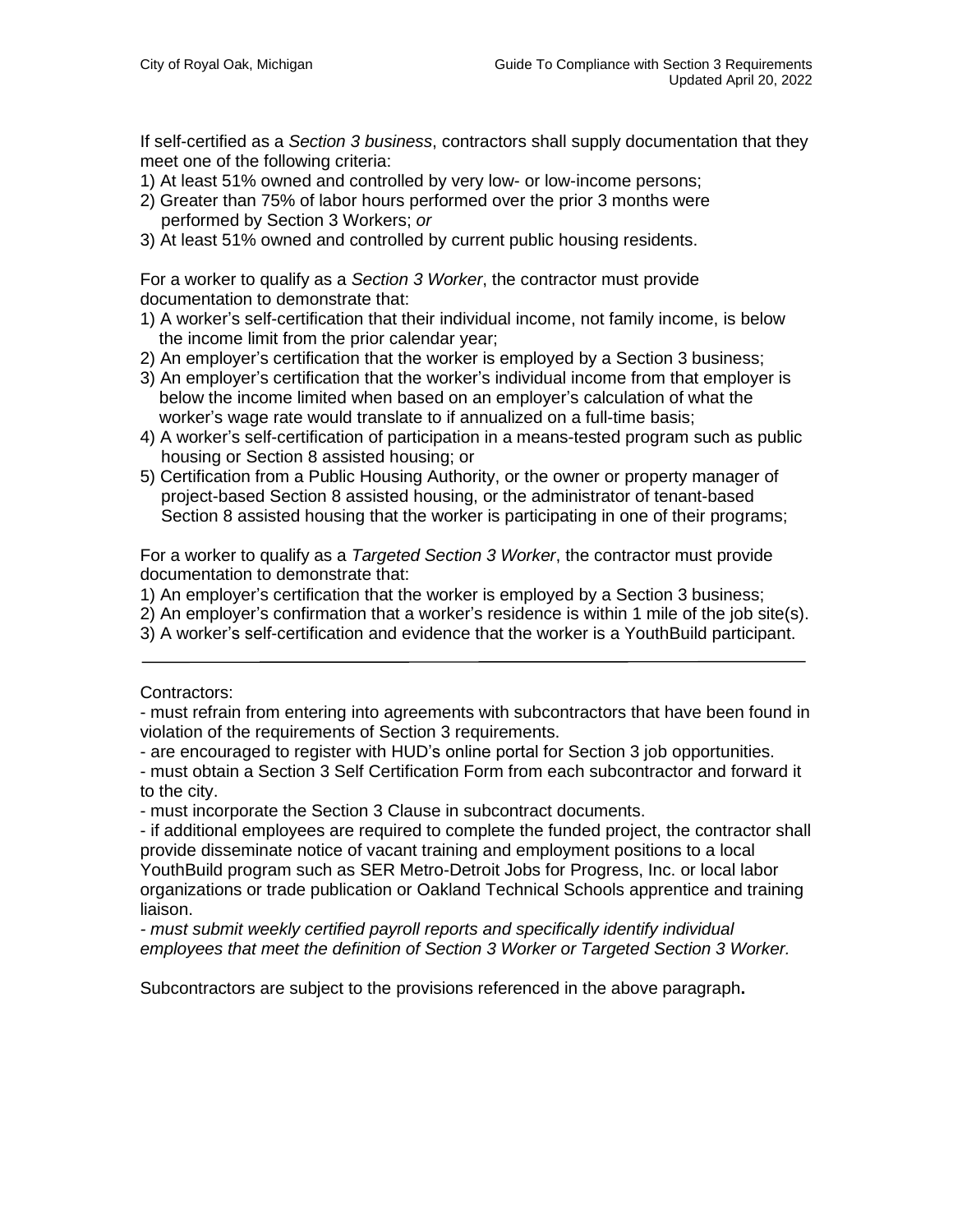## **SECTION 3 CLAUSE**

The contractor shall include the following clause in all subcontractor agreements.

- A. The work to be performed under this contract is subject to the requirements of Section 3 of the Housing and Urban Development Act of 1968, as amended, 12 U.S.C. 1701u (section 3). The purpose of Section 3 is to ensure that employment and other economic opportunities generated by HUD assistance or HUD-assisted projects covered by Section 3, shall, to the greatest extent feasible, be directed to low- and very low-income persons, particularly persons who are recipients of HUD assistance for housing.
- B. The parties to this contract agree to comply with HUD's regulations in 24 CFR part 75, which implement Section 3. As evidenced by their execution of this contract, the parties to this contract certify that they are under no contractual or other impediment that would prevent them from complying with the part 135 regulations.
- C. The contractor agrees to send to each labor organization or representative of workers with which the contractor has a collective bargaining agreement or other understanding, if any, a notice advising the labor organization or workers' representative of the contractor's commitments under this Section 3 clause, and will post copies of the notice in conspicuous places at the work site where both employees and applicants for training and employment positions can see the notice. The notice shall describe the Section 3 preference, shall set forth minimum number and job titles subject to hire, availability of apprenticeship and training positions, the qualifications for each; and the name and location of the person(s) taking applications for each of the positions; and the anticipated date the work shall begin.
- D. The contractor agrees to include this Section 3 clause in every subcontract subject to compliance with regulations in 24 CFR part 75, and agrees to take appropriate action, as provided in an applicable provision of the subcontract or in this Section 3 clause, upon a finding that the subcontractor is in violation of the regulations in 24 CFR part 135. The contractor will not subcontract with any subcontractor where the contractor has notice or knowledge that the subcontractor has been found in violation of the regulations in 24 CFR part 75.
- E. The contractor will certify that any vacant employment positions, including training positions, that are filled (1) after the contractor is selected but before the contract is executed, and (2) with persons other than those to whom the regulations of 24 CFR part 75 require employment opportunities to be directed, were not filled to circumvent the contractor's obligation under 24 CFR part 75.
- F. Noncompliance with HUD's regulations in 24 CFR part 75 may result in sanctions, termination of this contract for default, and debarment or suspension from future HUD assisted contracts.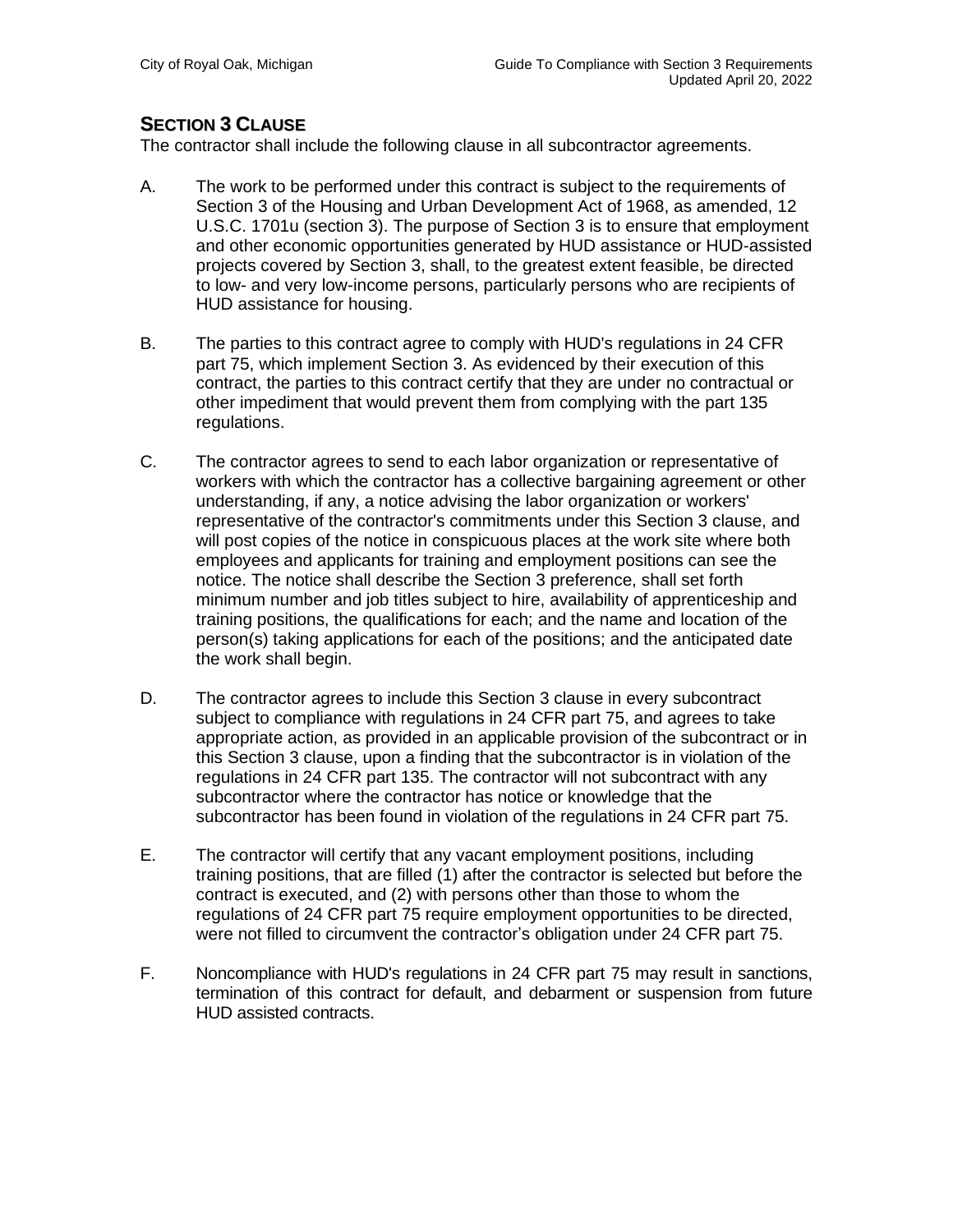# **CITY'S RESPONSIBILITY**

The city shall assist contractors, subcontractors, and subrecipients by performing the following activities:

1) Notify all applicants for CDBG funded projects of the Section 3 applicability;

- 2) "Section 3 Clause" shall be included in all applicable written agreements;
- 3) Provide clarification of the Section 3 requirements;
- 4) Provide the appropriate guidelines and forms;

5) Monitoring, verifying and notify with regard to compliance;

7) Moderate and direct Section 3 complaints to the appropriate source;

8) Collect all applicable supporting documentation, forms, and reports;

9) Report all required data to HUD; and

10) Take any or all the following steps to meet HUD's benchmark goals.

## **BENCHMARK GOALS**

Minimum 25% of the projects' total number of labor hours shall be performed by Section 3 Workers.

Minimum 5% of the project's total number of labor hours shall be performed by Targeted Section 3 Workers.

## **EFFORTS TO ATTAIN COMPLIANCE WITH BENCHMARK GOALS**

If reporting indicates that the city has not met the Section 3 benchmarks, the city must report in a method prescribed by HUD program offices on the qualitative nature of its activities and those its contractors and subcontractors pursued per 24 CFR § 75.15(b) and § 75.25(b).

Such qualitative efforts may, for example, include but are not limited to the following: • Engaged in outreach efforts to generate job applicants who are Targeted Section 3 Workers.

• Provided training or apprenticeship opportunities.

• Provided technical assistance to help Section 3 Workers compete for jobs (e.g., resume assistance, coaching).

• Provided or connected Section 3 Workers with assistance in seeking employment including: drafting resumes, preparing for interviews, and finding job opportunities connecting residents to job placement services.

• Held one or more job fairs.

• Provided or referred Section 3 Workers to services supporting work readiness and retention (e.g., work readiness activities, interview clothing, test fees, transportation, childcare).

• Provided assistance to apply for/or attend community college, a four-year educational institution, or vocational/technical training.

• Assisted Section 3 Workers to obtain financial literacy training and/or coaching.

• Engaged in outreach efforts to identify and secure bids from Section 3 Business.

• Provided technical assistance to help Section 3 Business understand and bid on contracts.

• Divided contracts into smaller jobs to facilitate participation by Section 3 Business.

• Provided bonding assistance, guaranties, or other efforts to support viable bids from Section 3 Business.

• Promoted use of business registries designed to create opportunities for disadvantaged